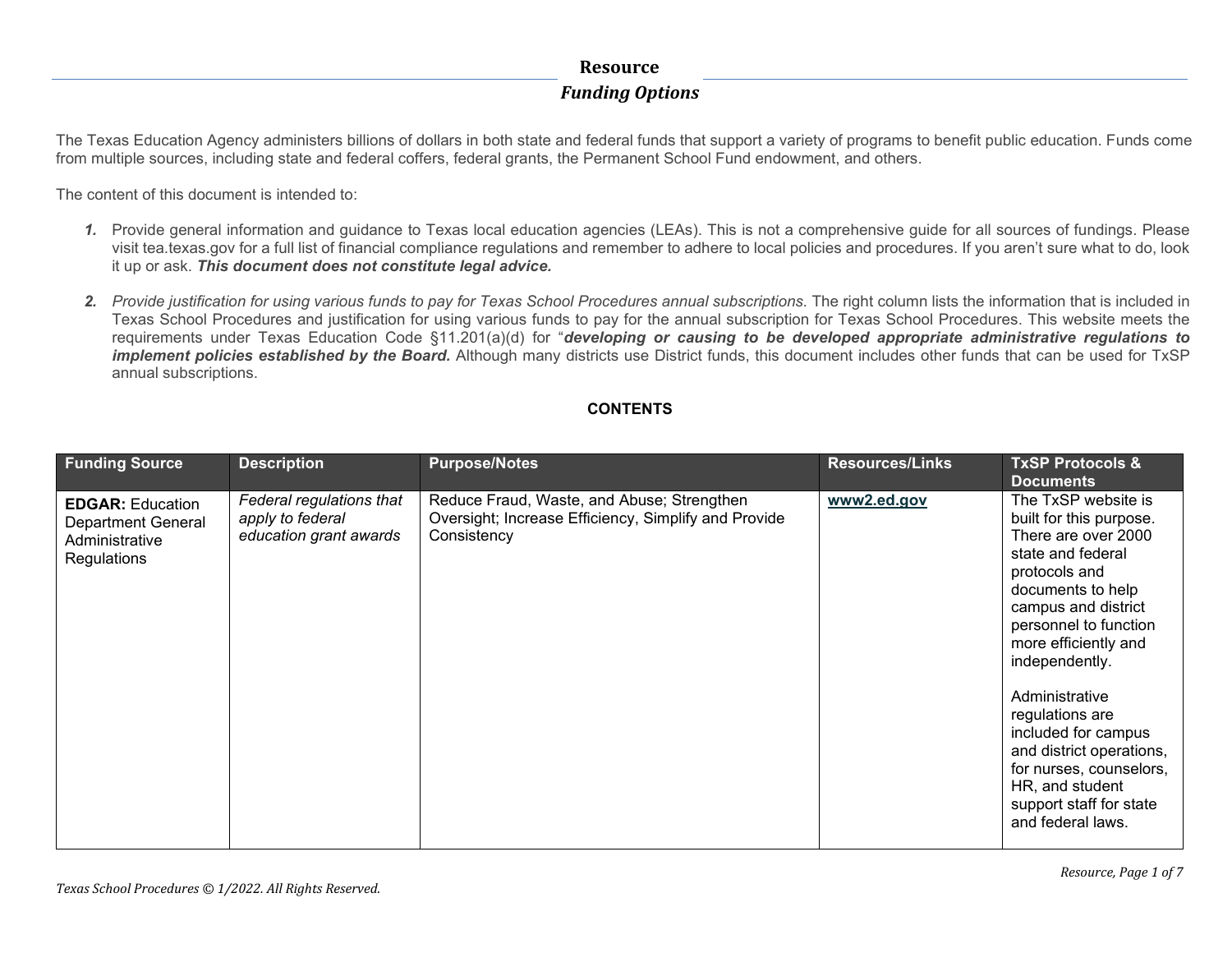| <b>Funding Source</b>                                                     | <b>Description</b>                                                                                                                                                                                                                                                | <b>Purpose/Notes</b>                                                                                                                                                                                                                                                                                                                                                                                                                                                                                                                                                                                                                                                                                                                                                                                                                                                                                                                                                                                                                                                                                                                                                                                                                                                                                                                                                                  | <b>Resources/Links</b>                                                                                   | <b>TxSP Protocols &amp;</b><br><b>Documents</b>                                                                                                                                                                                                                                                                                                                               |
|---------------------------------------------------------------------------|-------------------------------------------------------------------------------------------------------------------------------------------------------------------------------------------------------------------------------------------------------------------|---------------------------------------------------------------------------------------------------------------------------------------------------------------------------------------------------------------------------------------------------------------------------------------------------------------------------------------------------------------------------------------------------------------------------------------------------------------------------------------------------------------------------------------------------------------------------------------------------------------------------------------------------------------------------------------------------------------------------------------------------------------------------------------------------------------------------------------------------------------------------------------------------------------------------------------------------------------------------------------------------------------------------------------------------------------------------------------------------------------------------------------------------------------------------------------------------------------------------------------------------------------------------------------------------------------------------------------------------------------------------------------|----------------------------------------------------------------------------------------------------------|-------------------------------------------------------------------------------------------------------------------------------------------------------------------------------------------------------------------------------------------------------------------------------------------------------------------------------------------------------------------------------|
| <b>FASRG: Financial</b><br><b>Accountability System</b><br>Resource Guide | Describes the rules of<br>financial accounting for<br>school districts, charter<br>schools, and education<br>services centers.                                                                                                                                    | Specify the financial accounting and reporting<br>requirements that the following local education<br>agencies (LEAs) must meet                                                                                                                                                                                                                                                                                                                                                                                                                                                                                                                                                                                                                                                                                                                                                                                                                                                                                                                                                                                                                                                                                                                                                                                                                                                        |                                                                                                          | None                                                                                                                                                                                                                                                                                                                                                                          |
| <b>ESSA: Every Student</b><br>Succeeds Act                                | Replaces No Child Left<br>Behind (NCLB) and<br>reauthorizes the 50-<br>year-old Elementary and<br><b>Secondary Education</b><br>Act (ESEA), the nation's<br>national education law<br>and longstanding<br>commitment to equal<br>opportunity for all<br>students. | <b>ESSA Highlights:</b><br>Advances equity by upholding critical<br>protections for America's disadvantaged and<br>high-need students.<br>Requires that all students in America be taught<br>to high academic standards that will prepare<br>them to succeed in college and careers.<br>Ensures that vital information is provided to<br>educators, families, students, and communities<br>through annual statewide assessments that<br>measure students' progress toward those high<br>standards.<br>Helps to support and grow local innovations<br>Sustains and expands increasing access to<br>high-quality preschool.<br>Maintains an expectation that there will be<br>accountability and action to effect positive<br>change in our lowest-performing schools,<br>where groups of students are not making<br>progress, and where graduation rates are low<br>over extended periods of time.<br>To receive federal funding for State Education<br>Agencies, consolidated ESSA State Plans had to be<br>created and submitted to the U.S. Department of<br>Education by September 25th, 2017. Amendments,<br>addendums, and waivers are submitted periodically<br>and are posted on TEA's ESSA page linked here.<br>The ESSA consolidated state plan for Texas<br>includes: Title I, Parts A, C, D; Title II, Part A; Title<br>III, Part A; Title IV, Part A; and Title V, Part A | <b>Every Student</b><br><b>Succeeds Act: Final</b><br><b>Consolidated State</b><br><b>Plan for Texas</b> | <b>TxSP Counseling</b><br>Section provides a<br>step-by-step process,<br>starting in 8 <sup>th</sup> grade to<br>ensure all students<br>graduate on time or<br>have an alternative<br>plan. The process is a<br>closely monitored<br>system that monitors<br>credits, grades,<br>attendance, and<br>behavior and provides<br>interventions before the<br>gaps grow too large. |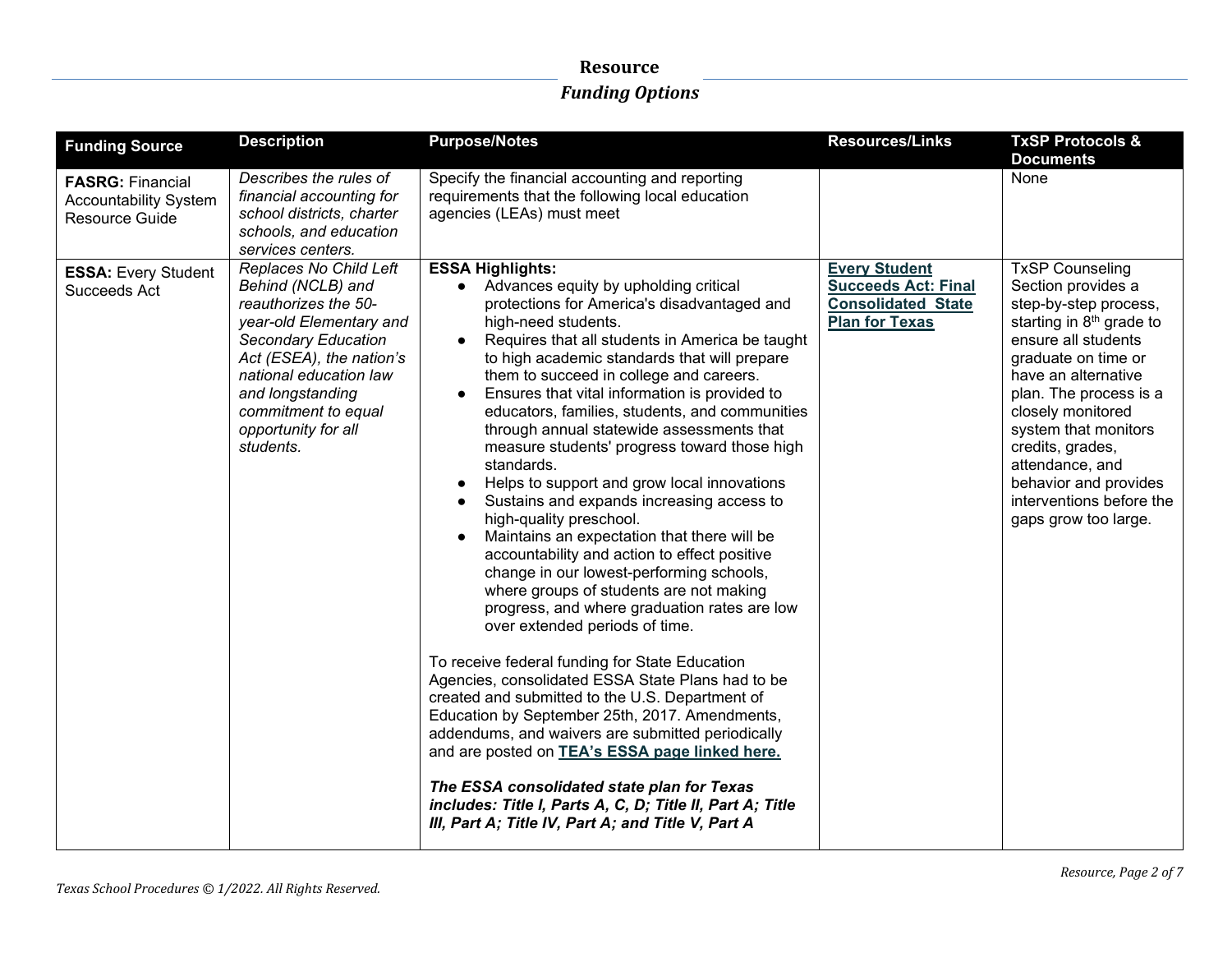| <b>Funding Source</b>                                                                               | <b>Description</b>                                                                                                                                                                                                           | <b>Purpose/Notes</b>                                                                                                                                                                                                                                                                                                                                                                                                                                                                                                                                                                                                                                                                                                                                                                                                                                                                                                                                                                                                                                                                                                                                                                                                                                                                                                                         | <b>Resources/Links</b>                                                                 | <b>TxSP Protocols &amp;</b>                                                                                                                                                                                 |
|-----------------------------------------------------------------------------------------------------|------------------------------------------------------------------------------------------------------------------------------------------------------------------------------------------------------------------------------|----------------------------------------------------------------------------------------------------------------------------------------------------------------------------------------------------------------------------------------------------------------------------------------------------------------------------------------------------------------------------------------------------------------------------------------------------------------------------------------------------------------------------------------------------------------------------------------------------------------------------------------------------------------------------------------------------------------------------------------------------------------------------------------------------------------------------------------------------------------------------------------------------------------------------------------------------------------------------------------------------------------------------------------------------------------------------------------------------------------------------------------------------------------------------------------------------------------------------------------------------------------------------------------------------------------------------------------------|----------------------------------------------------------------------------------------|-------------------------------------------------------------------------------------------------------------------------------------------------------------------------------------------------------------|
| Title I, Part A:<br>Improving Basic<br><b>Programs Operated</b><br>by Local Educational<br>Agencies | Provides supplemental<br>funding to state and<br>local educational<br>agencies to acquire<br>additional education<br>resources at schools<br>serving high<br>concentrations of<br>students from low-<br><i>income homes.</i> | Title I funds ARE NOT required to be used only for<br>specific academic subjects.<br>Title I funds ARE NOT limited only to instructional<br>costs such as teachers. According to federal law, Title I<br>funds can be used for non-instructional costs like<br>behavior supports, attendance programs,<br>community/parent engagement if these costs are<br>shown to help improve student outcomes.<br>Title I funds CAN be spent on comprehensive, school-<br>wide interventions.<br><b>Questions to ask:</b><br>Does the program drive improved results for<br>$\bullet$<br>students?<br>Will the program increase the capacity to<br>improve results for Title I schools?<br>Will the program accelerate federal guidelines for<br>school improvement?<br>Will the program avoid recurring costs once the<br>funding ends?<br>Will the program create feedback loops that offer<br>continuous improvement opportunities?<br><b>Assurances Relating to Comparability of Services</b><br>An LEA may receive funds under Title I, Part A, and<br>Title I, Part C, (MEP) only if state and local funds will<br>be used in participating schools to provide services<br>that, taken as a whole, are at least comparable to<br>services that the LEA is providing in schools not<br>receiving Title I, Part A, or Title I, Part C, (MEP) funds. | <b>Title I, Part A FAQ</b><br><b>Title I, Part C FAQ</b><br><b>Title I, Part D FAQ</b> | <b>Documents</b><br>TxSP has protocols<br>and documents that<br>address behavior<br>supports, attendance<br>programs,<br>community/parent<br>engagement,<br>prevention for bullying<br>and harassment, etc. |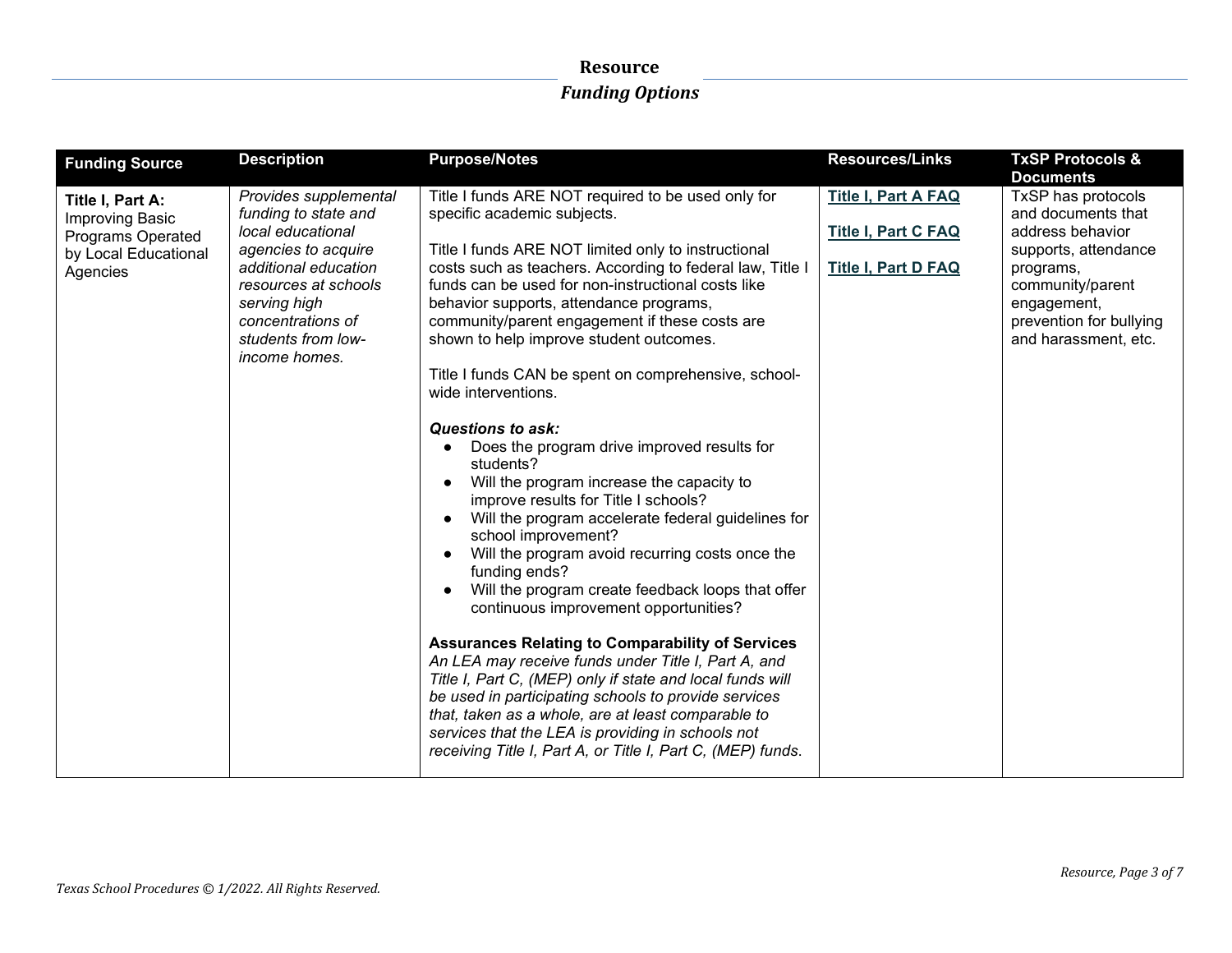| <b>Funding Source</b>                                           | <b>Description</b>                                                                                                                                                                    | <b>Purpose/Notes</b>                                                                                                                                                                                                                                                                                                                                                                                                                                                                                                                                                                                                                                                                                                                                                                                                                                                                                                                                                                                                                                                                                                                                                                                                                                                                                                                                                                                                                                                                                                                                                                                                                                                                                         | <b>Resources/Links</b>                                                   | <b>TxSP Protocols &amp;</b><br><b>Documents</b>                                                                                                                                                                                                                                                                                                                                                                                       |
|-----------------------------------------------------------------|---------------------------------------------------------------------------------------------------------------------------------------------------------------------------------------|--------------------------------------------------------------------------------------------------------------------------------------------------------------------------------------------------------------------------------------------------------------------------------------------------------------------------------------------------------------------------------------------------------------------------------------------------------------------------------------------------------------------------------------------------------------------------------------------------------------------------------------------------------------------------------------------------------------------------------------------------------------------------------------------------------------------------------------------------------------------------------------------------------------------------------------------------------------------------------------------------------------------------------------------------------------------------------------------------------------------------------------------------------------------------------------------------------------------------------------------------------------------------------------------------------------------------------------------------------------------------------------------------------------------------------------------------------------------------------------------------------------------------------------------------------------------------------------------------------------------------------------------------------------------------------------------------------------|--------------------------------------------------------------------------|---------------------------------------------------------------------------------------------------------------------------------------------------------------------------------------------------------------------------------------------------------------------------------------------------------------------------------------------------------------------------------------------------------------------------------------|
| Title II, Part A:<br><b>Supporting Effective</b><br>Instruction | The funding intends to<br>support educators in their<br>work to improve the overall<br>quality of instruction and<br>ensure equity of<br>educational opportunity for<br>all students. | Areas of Focus Title II, Part A allowable activities included in<br>the ESSA statute and the Non-Regulatory Guidance from the<br>U.S. Department of Education<br>1) Recruiting and Retaining Effective Teachers and<br><b>Principals</b><br>Recruiting, Hiring, and Retaining Effective Teachers in<br><b>High-Need Schools;</b><br>Educator Induction and Mentorship Programs;<br>Teacher Leadership;<br>School Principal Support;<br>Educator Cultural Competence;<br>Recruiting Qualified Individuals from Other Fields; and<br>Improving School Working Conditions<br>2) Professional Development and Educator Growth<br>Assessments and Data Analysis<br><b>Career Readiness Education</b><br><b>Child Sexual Abuse Prevention</b><br>Early Childhood Instruction<br>Effectively Teaching Children with Disabilities<br><b>Effectively Teaching English Learners</b><br><b>Evaluation and Support Systems</b><br>$\bullet$<br>Evidence-Based Professional Development<br>Identification and Support of Gifted Students<br><b>School Library Programs</b><br>Supporting Students Affected by Trauma and/or<br><b>Mental Illness</b><br>STEM-Focused Professional Development<br><b>Professional Development Defined</b><br>ESSA defines professional development (PD) as activities<br>that are sustained, intensive, collaborative, job-embedded,<br>data-driven, personalized, or based on information from an<br>evaluation and support system, and classroom-focused<br>rather than PD that stands alone and does not connect to a<br>larger school-wide or individualized plan.<br>3) Other Evidence-Based Activities<br><b>Reducing Class Size</b><br>Carrying Out Other Evidence-Based Activities | <b>Title II, Part A FAQ</b><br><b>Title II Use of Funds</b><br>One-Pager | TxSP has all the<br>mandated trainings for<br>students and staff, those<br>named in the purpose and<br>notes section, and other<br>training not identified here<br>but increases professional<br>growth for staff,<br>administrators, nurses,<br>counselors, and support<br>staff.<br>Training includes trauma-<br>informed practices,<br>mental illness, child<br>sexual abuse, dating<br>violence, bullying and<br>harassment, etc. |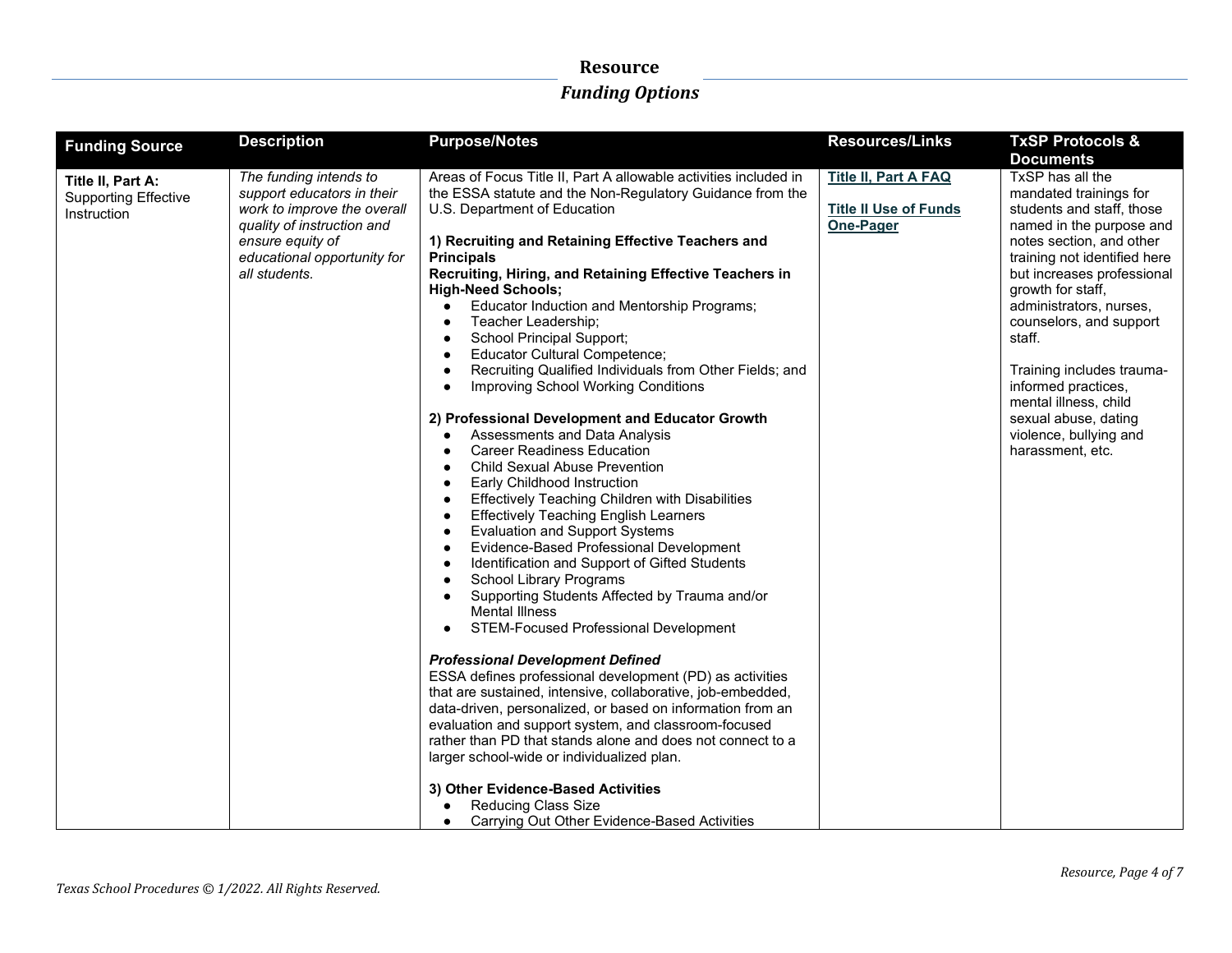| <b>Funding Source</b>                                                                                              | <b>Description</b>                                                                                                                                                                                                                                                                                                                                        | <b>Purpose/Notes</b>                                                                                                                                                                                                                                                                                                                                                                                    | <b>Resources/Links</b>                                                               | <b>TxSP Protocols &amp;</b><br><b>Documents</b>                                                                                                                                                                                                                                                                                                                      |
|--------------------------------------------------------------------------------------------------------------------|-----------------------------------------------------------------------------------------------------------------------------------------------------------------------------------------------------------------------------------------------------------------------------------------------------------------------------------------------------------|---------------------------------------------------------------------------------------------------------------------------------------------------------------------------------------------------------------------------------------------------------------------------------------------------------------------------------------------------------------------------------------------------------|--------------------------------------------------------------------------------------|----------------------------------------------------------------------------------------------------------------------------------------------------------------------------------------------------------------------------------------------------------------------------------------------------------------------------------------------------------------------|
| Title III, Part A:<br>English Language<br>Acquisition, Language<br>Enhancement, and<br>Academic<br>Achievement Act | Title III, Part A of the<br><b>Elementary and</b><br>Secondary Education<br>Act (ESEA), as<br>reauthorized under the<br><b>Every Student Succeeds</b><br>Act (ESSA), aims to<br>ensure that English<br>learners (ELs) and<br><i>immigrant students</i><br>attain English proficiency<br>and develop high levels<br>of academic<br>achievement in English. | Side by Side Allowable vs. Unallowable Use of<br><b>Funds to Support English Learners (TEA document)</b><br>Additionally, these funds can be used for administrative<br>costs, payroll for positions, salary bonuses and<br>stipends, professional development and training,<br>student services, program activities, capital outlay,<br>supplies & materials, and private non-profit<br>participation. | <b>TEA Frequently</b><br><b>Asked Questions on</b><br><b>Title III. Part A Funds</b> | TxSP has an<br>abundance of<br>procedures,<br>documents, and<br>activities that pertain to<br>student services in six<br>sections: Campus<br>Operational,<br>Counseling, District<br>Operational, Nursing,<br>Student Support, and<br>Training.<br>The Student Support<br>Section provides<br>information on<br>emergent bilingual<br>learners and LPAC<br>meetings. |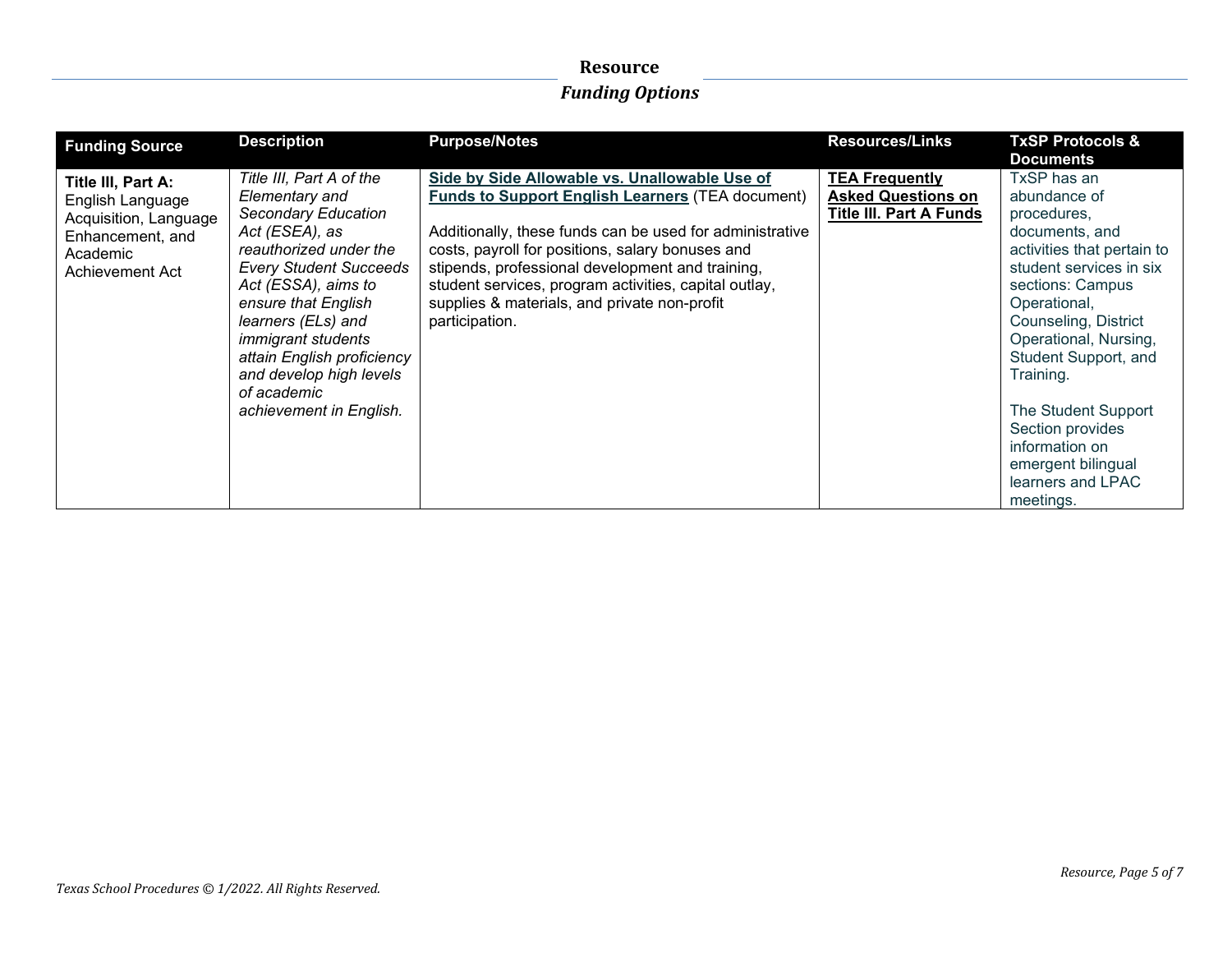| <b>Funding Source</b>                                                                                                                                                                                                                                                                                                                                                                                                                                                                                                                                                       | <b>Description</b>                                                                                                                                                                                                                                                                                                                                                                                                                                                                     | <b>Purpose/Notes</b>                                                                                                                                                                                                                                                                                                                                                                                                                                                                                                                                                                                                                                                                                                                                                                                                                                                                                                                                                                                                                                                                                                                                                                                                                                                                                                                                                                                                                                                                                                                                                                        | <b>Resources/Links</b>                                                   | <b>TxSP Protocols &amp;</b>                                                                                                                                                                                                                                                                                                                                                                                                                                                                                                                                                                     |
|-----------------------------------------------------------------------------------------------------------------------------------------------------------------------------------------------------------------------------------------------------------------------------------------------------------------------------------------------------------------------------------------------------------------------------------------------------------------------------------------------------------------------------------------------------------------------------|----------------------------------------------------------------------------------------------------------------------------------------------------------------------------------------------------------------------------------------------------------------------------------------------------------------------------------------------------------------------------------------------------------------------------------------------------------------------------------------|---------------------------------------------------------------------------------------------------------------------------------------------------------------------------------------------------------------------------------------------------------------------------------------------------------------------------------------------------------------------------------------------------------------------------------------------------------------------------------------------------------------------------------------------------------------------------------------------------------------------------------------------------------------------------------------------------------------------------------------------------------------------------------------------------------------------------------------------------------------------------------------------------------------------------------------------------------------------------------------------------------------------------------------------------------------------------------------------------------------------------------------------------------------------------------------------------------------------------------------------------------------------------------------------------------------------------------------------------------------------------------------------------------------------------------------------------------------------------------------------------------------------------------------------------------------------------------------------|--------------------------------------------------------------------------|-------------------------------------------------------------------------------------------------------------------------------------------------------------------------------------------------------------------------------------------------------------------------------------------------------------------------------------------------------------------------------------------------------------------------------------------------------------------------------------------------------------------------------------------------------------------------------------------------|
|                                                                                                                                                                                                                                                                                                                                                                                                                                                                                                                                                                             |                                                                                                                                                                                                                                                                                                                                                                                                                                                                                        |                                                                                                                                                                                                                                                                                                                                                                                                                                                                                                                                                                                                                                                                                                                                                                                                                                                                                                                                                                                                                                                                                                                                                                                                                                                                                                                                                                                                                                                                                                                                                                                             |                                                                          | <b>Documents</b>                                                                                                                                                                                                                                                                                                                                                                                                                                                                                                                                                                                |
| Title IV, Part A:<br><b>Student Support and</b><br>Academic Enrichment<br>Title IV, Part A,<br>Subpart 1, Student<br>Support and<br>Academic Enrichment<br>grants are designed to<br>improve the academic<br>achievement of all<br>students by increasing<br>the capacity of LEAs,<br>schools, and<br>communities to:<br>1. provide all students<br>with access to a well-<br>rounded education<br>2. improve school<br>conditions for student<br>learning AND<br>3. improve the use of<br>technology to<br>enhance students'<br>academic outcomes<br>and digital literacy. | The overarching goal of<br>Title IV, Part A, is to<br>increase the capacity of<br>state education<br>agencies, local<br>educational agencies<br>(LEAs), campuses, and<br>communities to reach<br>the following three goals:<br>Provide all students<br>1.<br>access to a well-<br>rounded education<br>2.<br>Improve academic<br>outcomes by<br>maintaining safe<br>and healthy<br>students<br>3.<br>Improve the use of<br>technology to<br>advance student<br>academic<br>achievement | <b>Supplement, Not Supplant Requirement</b><br>Supplement, not supplant provisions require an LEA to<br>use state or local funds for all services required by<br>state law, State Board of Education (SBOE) rule, or<br>local policy and prohibit those funds from being<br>diverted for other purposes when federal funds are<br>available.<br>Title IV, Part A, funds<br>must supplement—add to, enhance, expand,<br>$\bullet$<br>increase, extend-the programs and services<br>offered with state and local funds;<br>cannot be used to supplant-take the place of,<br>replace-the state and local funds used to offer<br>those programs and services; and<br>are expended to benefit the intended population<br>$\bullet$<br>defined in the authorizing statute, rather than<br>being diverted to cover expenses that an LEA<br>would have paid out of other funds in the event<br>the federal funds were not available.<br><b>Preliminary Checklist for Allowable Activities and</b><br>Use of Funds<br>Each LEA must be able to respond appropriately to<br>and maintain documentation of the following:<br>How is the expenditure reasonable and<br>$\bullet$<br>necessary to carry out the intent and purpose of<br>the program and content area(s) of Title IV, Part<br>$A$ ?<br>What specific need identified in the<br>$\bullet$<br>comprehensive needs assessment does the<br>expenditure address?<br>How will the expenditure be evaluated to<br>measure a positive impact on student<br>achievement?<br>How is the expenditure supplemental to other<br>non-federal programs? | <b>Title IV, Part A FAQ</b><br><b>Title IV Use of Funds</b><br>One-pager | <b>TxSP Campus</b><br>Operational,<br>Counseling, and<br><b>Student Support</b><br>Sections improve<br>school conditions for<br>students learning as<br>these sections provide<br>consistency in<br>1. handling discipline<br>and behavior issues<br>through due process,<br>prevention, and<br>intervention that are<br>consistent with state<br>and federal laws and<br>best practices<br>2. procedures for day-<br>to-day operations for<br>structure, prevention,<br>intervention to provide<br>a safe and predictable<br>positive learning<br>environment<br>3. safety procedures,<br>etc. |